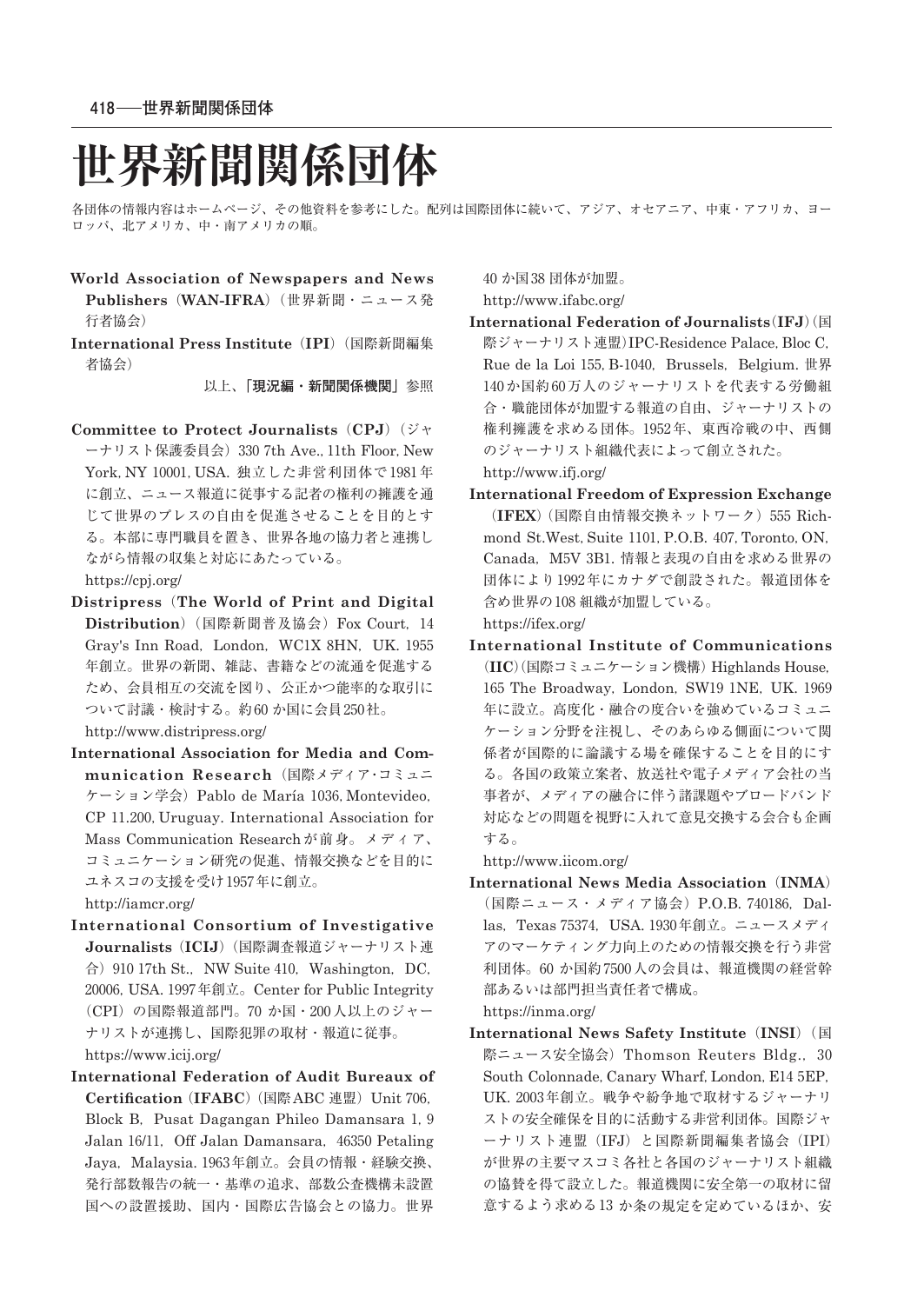全取材のための手引書を発行している。 https://newssafety.org/

**International Press Telecommunications Council** (IPTC) (国際新聞電気通信評議会) 25 Southampton Buildings London WC 2 A 1 AL UK. 報道各社間のニュースデータ交換の改善を目的として、 NewsMLなどの技術標準の開発およびメンテナンスを 行っている。

https://iptc.org/

- **International Telecommunication Union**(**ITU**) (国際電気通信連合) Place des Nations, 1211, Geneva ₂₀,Switzerland. ₁₈₆₅ 年国際電気連合として発足、 1932年に改組され、47年に国際連合の専門機関となっ た。日本は49年加盟を認められた。電気通信の改善・ 合理的使用のための国際的協力促進、電気通信業務の能 率促進、技術手段の発達を目的とする。加盟国数193。 http://www.itu.int/
- **Organization of News Ombudsmen**(**ONO**)(ニュ ーズ・オンブズマン協会) Box 500 Station A, Toronto, Ont. M5W1E6, Canada. 1980年創立。読者、視聴者 の苦情を受け付け、審理、提言を出す報道オンブズマン の世界団体。

http://newsombudsmen.org/

**Reporters sans Frontières**(**RSF**)(国境なき記者団) CS 90247, 75083 Paris Cedex 02, France. 1985年創立。 報道の自由の擁護および、弾圧されている記者の支援活 動を目的とする。各支部の協力で実態調査を行うととも に、投獄された記者や殺された記者についての年次報告 を発行する。

https://rsf.org/

**United Nations Educational**,**Scientific and Cultural Organization**(**UNESCO**)(国連教育科学文化 機関 = ユネスコ) 7, Place de Fontenoy, 75007 Paris, France. 1946年に設立された国際連合の専門機関。日 本は51年に加盟した。教育、科学、文化を通じて各国 民間の協力と交流を促すことにより、世界平和と人類の 福祉の促進に貢献することを目的とする。また、ラジ オ・テレビ・映画・新聞・宗教などを通じて国際間の情 報交換、文化の普及、成人教育、児童教育の普及などに 努める。同機関の情報・コミュニケーション局は情報の 自由な交流とマスメディアの技術的進歩を促進する活動 とともに、東西文化の交流、ユネスコの広報活動も行う。 http://www.unesco.org/

## ア ジ ア

**Asian Media Information and Communication Centre**(**AMIC**)(アジア・マスコミ研究情報センター) Philippine Women's University, 1743. Taft Ave., Manila 1004, Philippines. アジア太平洋地域メディア、 コミュニケーションの研究および関連情報の普及を図 る。シンガポール政府、フリードリヒ・エーベルト財団 (ドイツ)の支援で1971年に創立。

http://amic.asia/

**Asia-Pacific Broadcasting Union**(**ABU**)(アジア太 平洋放送連合) 2nd Floor, IPPTAR Bldg., Angkasapuri, 50614 Kuala Lumpur, Malaysia. 1964年創立。 アジア太平洋地域のラジオ・テレビ放送の発展・普及を 援助する組織。69 か国に 272 以上の会員を有する。衛 星を通じてテレビニュースを交換する「アジアビジョン」 を運営している。

http://www.abu.org.my/

- **Confederation of ASEAN Journalists**(**CAJ**)(ア セアン・ジャーナリスト連盟)Vietnum Journalists Association, 59Ly Thai To St., Hoan Kiem District, Hanoi, Vietnam. 1975年3月ジャカルタで創設。東南 アジア諸国連合(アセアン)加盟 7か国(インドネシア、 ラオス、マレーシア、フィリピン、シンガポール、タイ、 ベトナム)のジャーナリストの代表組織で構成されるア セアン報道機関の横断組織。東南アジア地域の繁栄と平 和を希求し、健全で自由かつ責任のある報道機関の発展 を目的としている。
- **Organization of Asia-Pacific News Agencies** (**OANA**)(アジア・太平洋通信社機構)AZERTAC News Agency, 30 Bulbul Ave., Baku, Azerbaijan, Az1000. アジア·太平洋地域の通信社相互の発展·協力 を目的とする。1961年にバンコクで開かれたユネスコ 主催のアジア通信社代表者会議を受けて設立された。世 界の40通信社が加盟している。

http://www.oananews.org/

**Southeast Asian Press Alliance**(**SEAPA**)(南 東アジア・プレス同盟) Unit 4D, Thakolsuk Place, No.₁₁₅ Ranong ₂ corner Terddamri Road,Dusit, Bangkok 10300.Thailand. 1998年11月創立。南東アジ アにおける報道の自由、ジャーナリストの保護、責任あ る報道のための活動を行う。インドネシア、タイ、フィ リピンのメディア5団体が設立に参画し、現在もその代 表が評議会委員を務める。

https://www.seapa.org/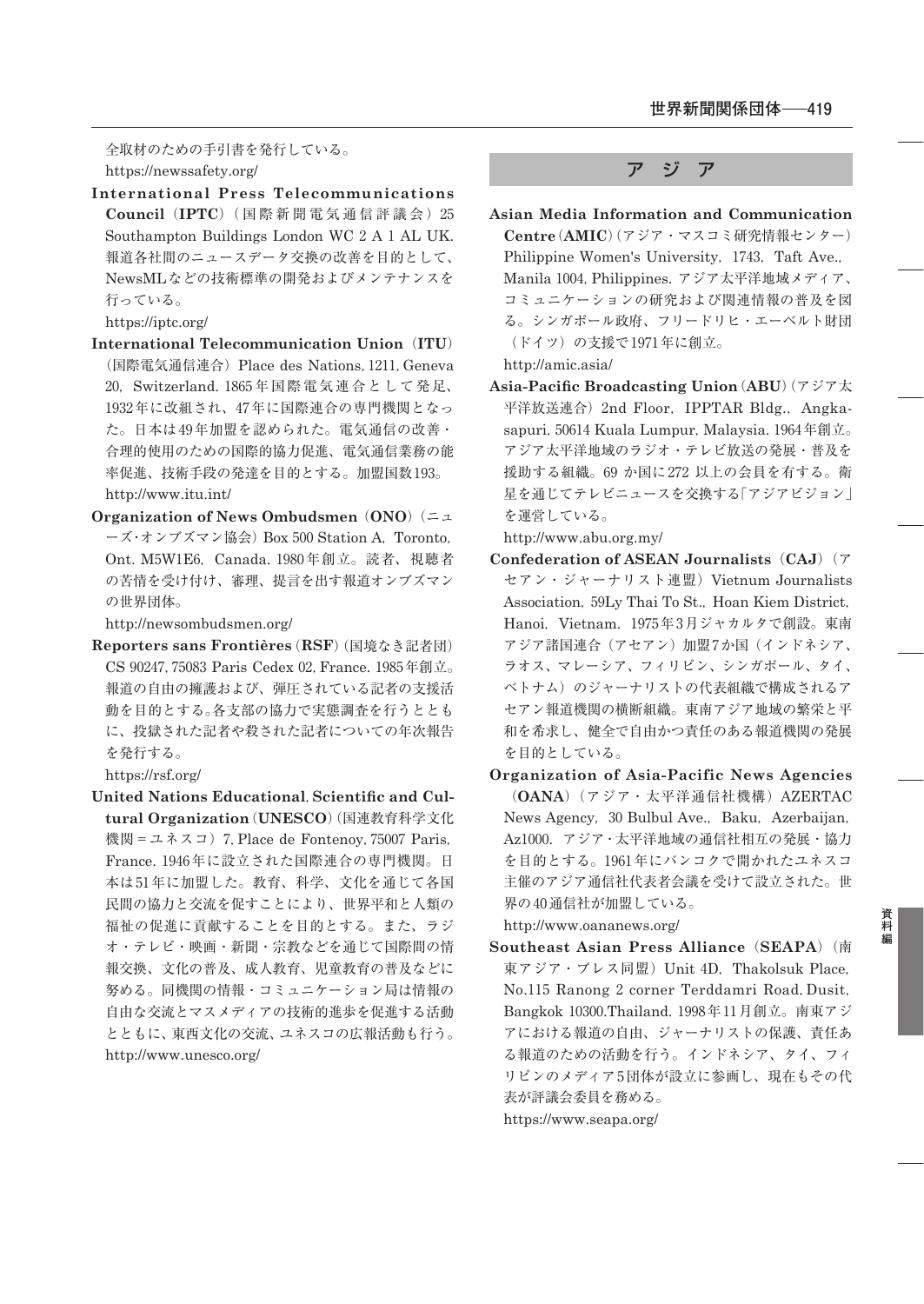**イ ン ド**

**Indian Journalists Union**(**IJU**)(インド・ジャー ナリスト組合) F-29, Shankar Market, Connaught Circus, New Delhi 110 001. India. 1950年創立。ジャ ーナリストの労働組合。会員数 2万 3000人。

http://www.indianjournalistsunion.org/

**Indian Newspaper Society**(**INS**)(インド新聞協会) I.N.S Bldg., Rafi Marg, New Delhi 110 001, India. 1939年創立。プレスの自由擁護・促進を図る。1000紙 以上が加盟。

http://www.indiannewspapersociety.org/

**Press Institute of India**(**PII**)(インド新聞研究所) Second Main Road, Taramani CPT Campus, Chennai-600 113. India. 1963年創立。民主主義に奉仕する 高度で責任あるジャーナリズムの創出、維持を目的とす る。週刊誌、季刊誌を刊行するほか、新聞人教育にも従 事している。

http://pressinstitute.in/

# **インドネシア**

- **Aliansi Jurnalis Independen**(**AJI**)(独立ジャーナ リスト同盟) (インドネシア) Jl. Kembang Raya No. 6, Kwitang, Senen, Jakarta Pusat 10420, Indonesia. 1994年、情報省が3週刊誌紙を発禁処分したことを契 機に、プレスの自由を求める記者、学者らが結成した。 https://aji.or.id/
- **Persatuan Wartawan Indonesia**(**PWI**)(インドネ シア記者協会) Gedung Dewan Pers, 4th Floor, Jalan Kebon Sirih 34, Jakarta 10110, Indonesia, 1946年創 立。CAJ 加盟。

http://www.pwi.or.id/

**Serikat Perusahaan Pers**(**SPS**)(インドネシア新 聞発行者協会)Gedung Dewan Pers LantaiⅣ,Jalan Kebon Sirih 34, Jakarta 10110, Indonesia, 1946年創 立。WAN-IFRA 加盟。

http://spsindonesia.org/

|--|

韓国記者協会 (Journalists Association of Korea) Korea Press Center, 1303, Korea Press Center, 124, Sejong-daero, Jung-Gu Seoul, Korea.  $1964$ 年8月17 日創立。報道の自由の擁護・促進およびジャーナリスト の福祉向上を目的とする。 http://journalist.or.kr/

**韓国新聞協会**(Korean Association of Newspapers) Press Center 13th Floor, 124, Sejong-daero, Jung-gu, Seoul, Korea. 1957年10月創立。会員は全国の日刊紙 など47。WAN-IFRA 加盟。

http://www.presskorea.or.kr/

- **韓国新聞放送編集人協会**(Korea News Editors' Association) Korea Press Center Bldg. 1311, 25. Taepyeong-ro 1-ga, Jung-gu, Seoul, Korea. 1957年4月7 日創立。会員は日刊紙、通信社の現職主筆や編集局長な ど。言論の自由を確保、発展させるため協力、新聞人の 品位向上や会員間の親睦を図ることを目的としている。 会員約 ₁₅₀₀人。
- **韓国言論振興財団**(Korea Press Foundation)Korea Press Foundation, Korea Press Center, 124. Sejong-daero,Jung-gu,Seoul,Korea. ジャーナリズ ムの質的向上を通じて民主的な世論形成に寄与すること を目的とする。ジャーナリストの研修、海外機関との交 流、セミナー、著作権問題、メディアリテラシー関連活 動を行う。

http://www.kpf.or.kr/

# **シンガポール**

**Singapore National Union of Journalists** (SNUJ)(シンガポール·ジャーナリスト同盟) 3つの ジャーナリスト組合が合併して1961年に創立。CAJ加 盟。

#### **スリランカ**

**Newspaper Society of Sri Lanka**(スリランカ新 聞協会)WAN-IFRA 加盟。

# **タ イ**

- **Confederation of Thai Journalists**(**CTJ**)(タイ・ ジャーナリスト同盟) 538/1 Samsen Rd., Dusit, Bangkok ₁₀₃₀₀,Thailand. タイ国内の報道関係 ₈団体が連 絡・調整機関として1980年に設立。「専門的なジャーナ リストの育成」「プレスの自由の維持・促進向上」「ジャ ーナリストの福祉と法的権利の向上」などを目的とする。
- Press Association of Thailand (タイ新聞協会) 299 Thanon Ratchasima, Dusit, Bangkok 10300, Thailand. 1941年創立。

http://www.thaipressasso.org/

**Thai Journalists Association**(**TJA**)(タイ・ジャ ーナリスト協会) 538/1 Samsen Rd., Dusit, Bangkok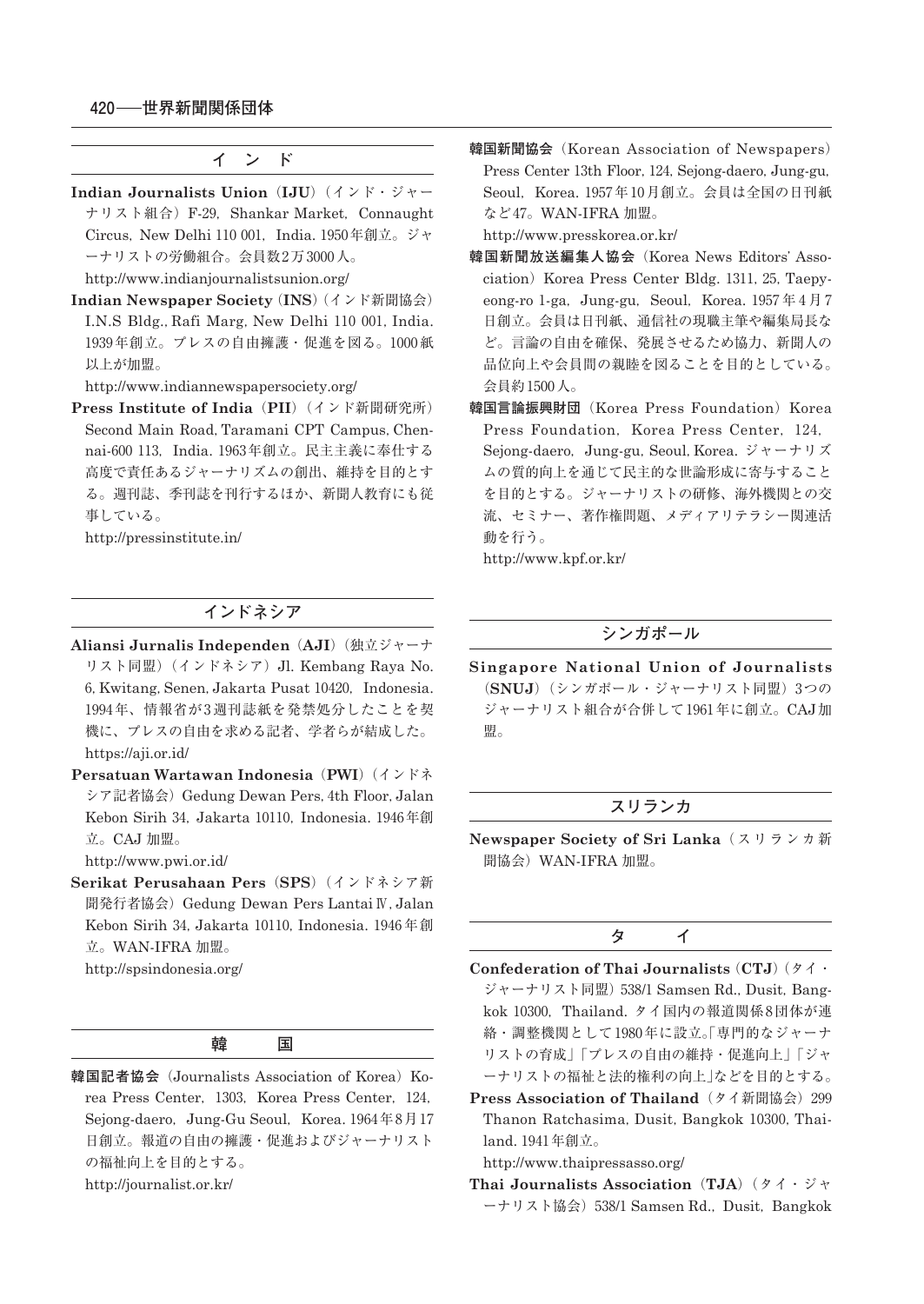10300, Thailand. 記者などで作るジャーナリスト団体。 記者の安全、技能の向上などについて活動する。 http://www.tja.or.th/

## **台 湾**

**台北市報業商業同業公会**(Taipei Newspapers Association) 新北市汐止区大同路一段 369号. 1950年創立。新 聞業界の共通利益を維持促進するとともに、その弊害を 矯正し、社会に貢献することを目的とする。年1回の会 員代表大会、毎月の理事監事会のほか、専門研究会を不 定期に開催する。会員は新聞社で、現在18社が加盟。 2007年にWAN-IFRA 加盟。

http://www.newspaper.org.tw/

#### **中 国**

**中華全国新聞工作者協会**(All-China Journalists Association)中国北京市東城区珠市口東大街 7. 1957年創立。 新聞、通信、放送、通信社などの報道機関および地方新 聞工作者協会など約 ₂₂₀ の会員から成る中国のマスコミ 全国組織。

http://www.xinhuanet.com/zgjx/

**中国報業協会**(China Newspaper Association)中国北 京市朝陽区金台西路二号人民日報社内. 1988年創立。全 国の新聞社、新聞経営に関する研究・教育機関で構成。 機関誌「中国報業」を発行。

http://zgbx.people.com.cn/

# **ネパール**

**Nepal Journalists Association**(**NJA**)(ネパール・ ジャーナリスト協会) P.O.B. 285, Maitighar, Kathmandu, Nepal. 1952年設立。 http://www.nja.org.np/

#### **パキスタン**

**All Pakistan Newspapers Society**(**APNS**)(全パ キスタン新聞協会) ST-1/E, Block-16, KDA Scheme No.36, Gulistan-e-Jauhar, Karachi, Pakistan. http://www.apns.com.pk/

# **フィリピン**

- **National Press Club of the Philippines**(**NPC**) (フィリピン・プレスクラブ)Magallanes Drive, Barangay 656 Zone 69, Intramuros, Manila, 1002 Metro Manila, Philippines. 1952年創立。CAJ加盟。 http://nationalpressclubphilippines.com/
- **Philippine Press Institute**(**PPI**)( フ ィ リ ピ ン・ プレス・インスティテュート) Room206, BF Condominium Bldg. Intramuros, Manila, Philippines. 1964年創立。戒厳令下の72~86年には活動を停止して いたが、87年に再開。プレスの自由擁護とジャーナリ ストの倫理水準向上を目的とする。WAN-IFRA 加盟。 http://www.philpressinstitute.net/

# **ベトナム**

**Vietnam Journalists' Association**( ベ ト ナ ム・ ジ ャーナリスト協会) 59 Ly Thai To St., Hoan Kiem District, Hanoi, Vietnam. 1950年創立。CAJ加盟。 http://www.vja.org.vn/

#### **香 港**

**香港記者協会**(Hong Kong Journalists Association) 香港湾仔駱克道 348-350 号 恒発商業大廈 15 楼 A 座. 1968年創立。ジャーナリストの労働環境向上を目的と する。

http://www.hkja.org.hk/

**香港報業公会**(Newspaper Society of Hong Kong) 香港北角英皇道 ₇₅-₈₃ 号 ₉₀₄ 室. ₁₉₅₄年設立。香港新聞 界の協力促進と会員の利益向上を図る。

http://www.nshk.org.hk/

#### **マレーシア**

**National Union of Journalists Peninsular Malaysia**(**NUJM**)(マレーシア・ジャーナリスト同盟) 30B, Jalan Padang Belia, 50470 Kuala Lumpur, Malaysia. 1962年創立。会員約 1400人。CAJ加盟。 http://www.nujm.org/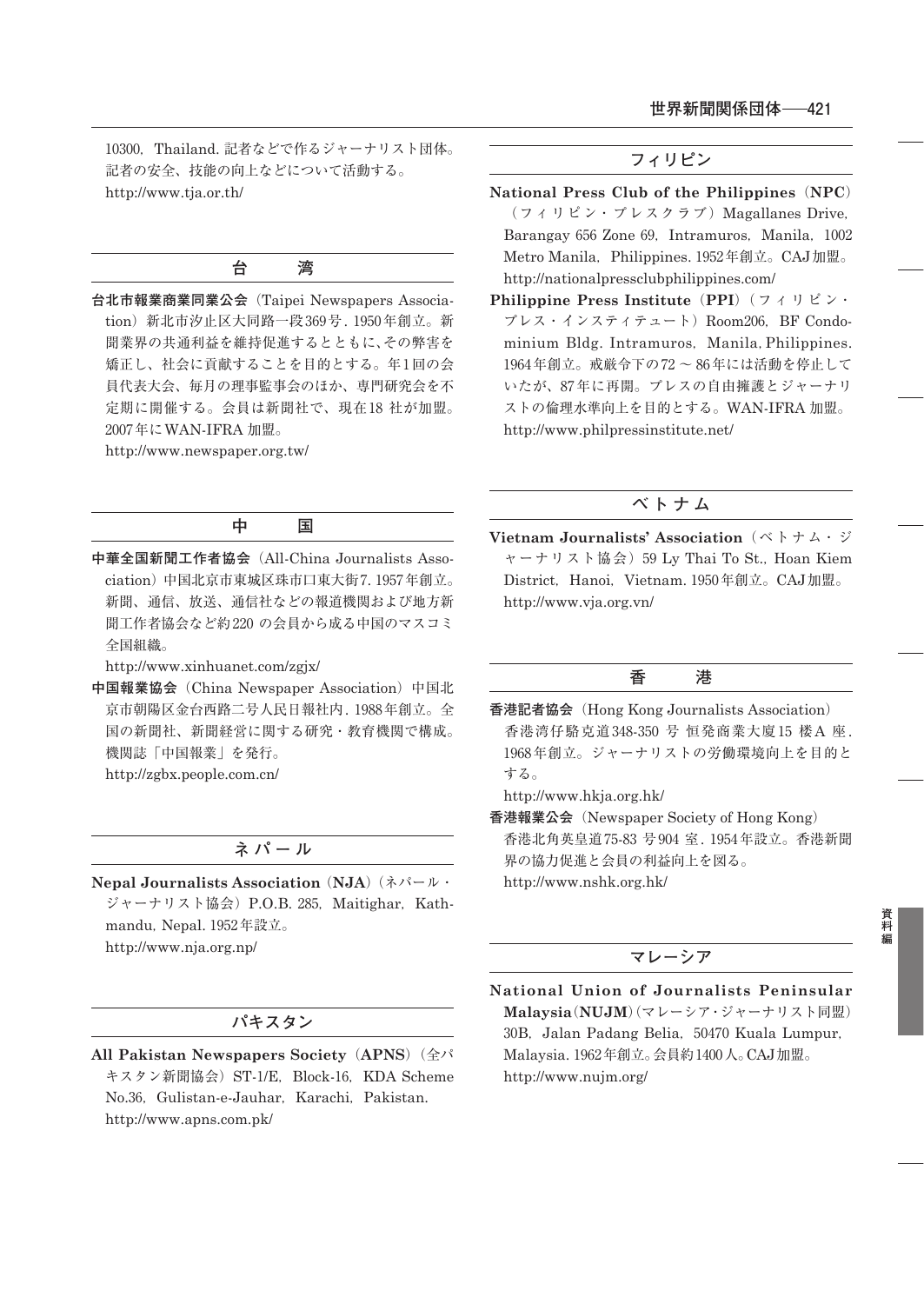**モンゴル**

- **Mongolian Association of Free and Independent Publishers**(**MAFIP**)(モンゴル自由独立発行 者協会)WAN-IFRA 加盟。
- **Newspaper Association of Mongolia**(モンゴル新 聞協会)WAN-IFRA 加盟。

# **ラ オ ス**

**Lao Journalists Association**(**LAJA**)(ラオス・ジャ ーナリスト協会) Unit 60 Xiengyerng Village, Satthathilath Rd., Vientiane, LAO PDR, Laos. CAJ加盟。

http://www.laja.gov.la/

## 中東・アフリカ

**Federation of Arab News Agencies**(**FANA**)(ア ラブ通信社連盟)アラブ諸国の独立と主権擁護を目的と するアラブ連盟 (Arab League)の呼びかけで1960年 代から創設に向けた動きがあり、74年11月にベイルー トで開かれた3回目の会合で総会メンバーなどが選出さ れた。翌年から活動開始。中東、アフリカ諸国の加盟通 信社の協力を図る。年1回の総会と年2回の事務局長会 議がある。19か国の通信社が加盟。

http://www.fananews.com/

#### **アルジェリア**

**Association des Editeurs de Journaux**(日刊新 聞編集者協会)WAN-IFRA 加盟。

#### **ウガンダ**

**Uganda Newspaper Editors & Proprietors Association**(**UNEPA**)(ウガンダ新聞編集・発行者協会) WAN-IFRA 加盟。

# **ガ ー ナ**

**Private Newspaper Publishers Association of Ghana**(**PRINPAG**)(新聞発行者ギルド)WAN-IFRA 加盟。

#### **ガ ボ ン**

**Association d' Editeurs de la Presse Libre et Indépendante**(自由独立新聞編集者協会)WAN-IFRA 加盟。

# **クウェート**

**Kuwait Journalist Association**( ク ウ ェ ー ト・ ジ ャーナリスト協会) P.O.B. 5454 Safat, 13055 Kuwait. 1964年創立。

http://www.kja-kw.com/

# オセアニア

**News Media Works** 2 Holt St., Surry Hills NSW ₂₀₁₀,Australia. 新聞広告関連団体が太平洋地域新聞 発行者協会(PANPA)と合併して活動している。

## **オーストラリア**

**Australian Press Council**(**APC**)(オーストラリア 報道評議会) Suite 2, Level 6, 309 Kent St., Sydney NSW 2000, Australia. 1976年創立。メディアの倫理 水準の向上、報道の自由の促進などを目的とし、新聞・ 雑誌およびそのウェブ報道に関する苦情を受け付け処理 する。

http://www.presscouncil.org.au/

# **ニュージーランド**

**Newspaper Publishers Association** ₃₉ Market Place, Auckland Central, Auckland 1010, New Zealand.

http://www.newsworksnz.co.nz/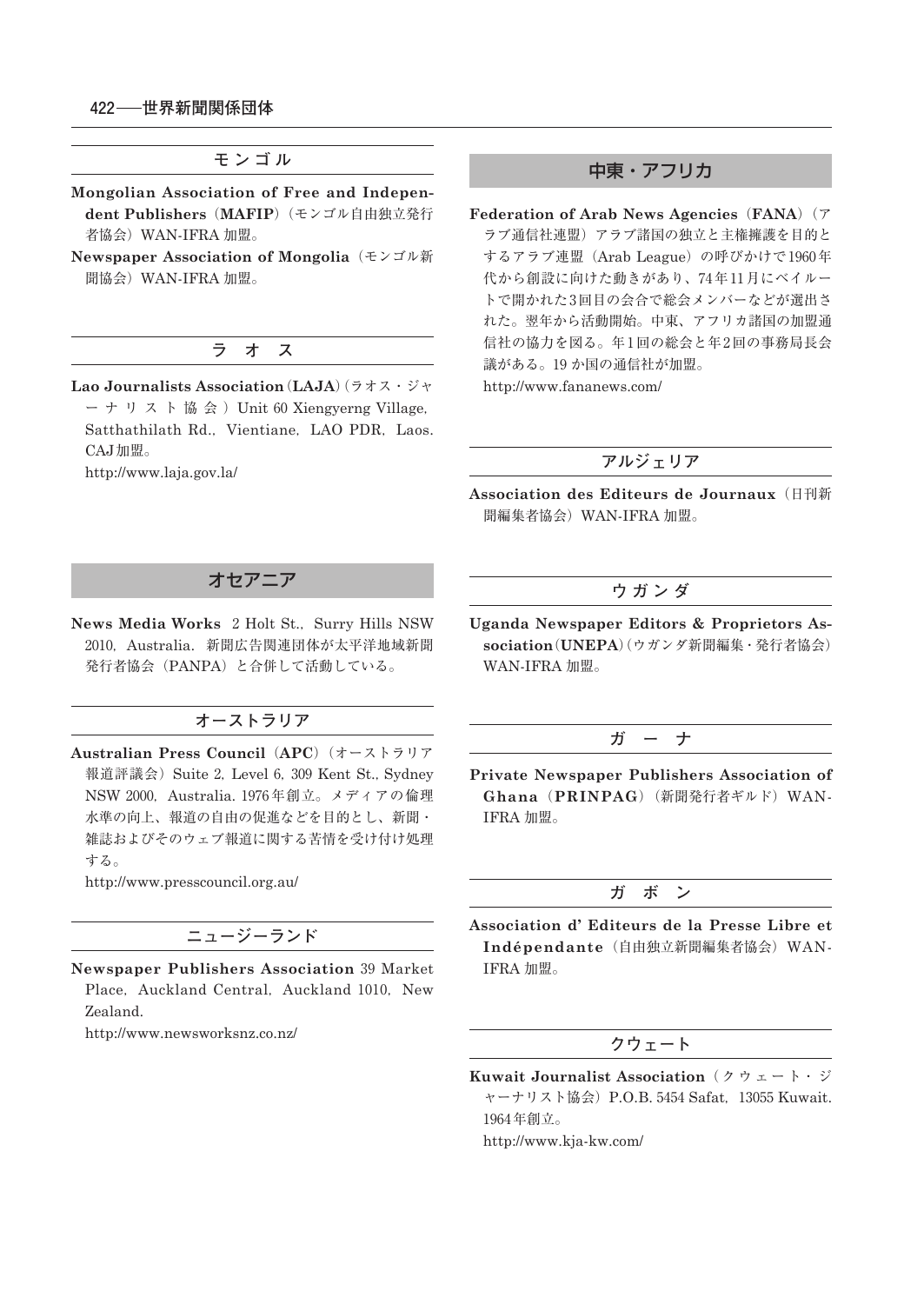# **ザンビア**

**Press Association of Zambia**(**PAZA**)(ザンビア 新聞協会) 1983年創立。

#### **ト ル コ**

- **Journalists Union of Turkey**(トルコ・ジャーナリ スト組合) Basın Sarayı Kat:2 34120 Cağaloğlu Istanbul, Turkey. ジャーナリストの労働組合。 http://tgs.org.tr/
- **Türkiye Gazeteciler Cemiyeti**(**TGC**)トルコ・ジ ャーナリスト協会) Türkocağı Cad. No:1, Cağaloğlu, Istanbul, Turkey. 1946年創立。 http://www.tgc.org.tr/

# **ブルキナファソ**

**Société des Editeurs de la Presse Privée**(民間 プレス編集者協会)WAN-IFRA 加盟。 http://sep-burkina.org

#### **マ リ**

**Association des Editeurs de la Presse Privee du Mali**(**ASSEP**)(マリ民間新聞編集者協会)WAN-IFRA 加盟。

# **南アフリカ**

**Print and Digital Media South Africa**(南アフリカ 発行者協会) 410 Jan Smuts Ave. Craighall. Burnside officepark Bldg. No.8 1st Floor; P.O.B. 47180, Parklands 2121, South Africa. Newspaper Press Union の改編に伴い、1996年に創立。新聞、雑誌など あらゆる種類の紙媒体が対象で、会員は700を超える。 WAN-IFRA加盟。

http://www.pdmedia.org.za/

# **モーリシャス**

**Newspaper Editors & Publishers Association of Mauritius**(**NEPA**)(モーリシャス新聞編集・発行 者協会)WAN-IFRA 加盟。

**ヨルダン**

**Jordanian Press Association** (ヨルダン新聞協会) P.O.B. 8876, Abbas Mahmoud al-Aqqad St., Jabal Amman, 2nd Circle, Amman, Jordan. http://www.jpa.jo/

# **リベリア**

**Press Union of Liberia** (リベリア新聞同盟) Clay St., Monrovia, Liberia. 1985年創立。 http://www.pul.org.lr

## ヨーロッパ

**Association of European Journalists**(**AEJ**)(欧 州ジャーナリスト協会) 1962年に70人のジャーナリスト が集まって創立した。民主的な欧州統一の実現に向け て、特に言論の自由を擁護するための連携をはかってい る。₂₀ 以上の国における組織による運営を基本としな がら、年次総会で代表者の交流を行う。欧州ジャーナリ ズム・センターと協力関係にある。

http://www.aej.org/

**Association of the Balkan News Agencies** (**ABNA**)(バルカン通信社協会)南東ヨーロッパ諸国 の通信社がニュース交換や地域間の平和友好、安全保障、 協力関係などを構築するため1995年に設立。10の通信 社が加盟している。

http://www.abnaorg.eu/

**European Alliance of News Agencies**(**EANA**) (欧州通信社連盟) 1956年欧州 16 通信社が共通の利益擁 護 と 技 術 的 協 力 を 目 的 と し て 設 立。2002年6月に European Alliance of Press Agenciesから名称変更す るとともに規約を改正。現在31の通信社が加盟してい る。

http://www.newsalliance.org/

**European Association of Communications** Agencies (EACA) (欧州広告業協会) 152 Blvd. Brand Whitlock 1200, Brussels, Belgium. 1959年創立の European Association of Advertising Agencies が前 身。欧州内の広告関連の各種団体を代表する協会。広告 やマーケティングの今後の発展に向けた教育・研修を推 進する。

## http://eaca.eu/

**European Broadcasting Union**(**EBU**)(欧州放送連合) L'Ancienne-Route 17A, P.O.B. 45, 1218 Le Grand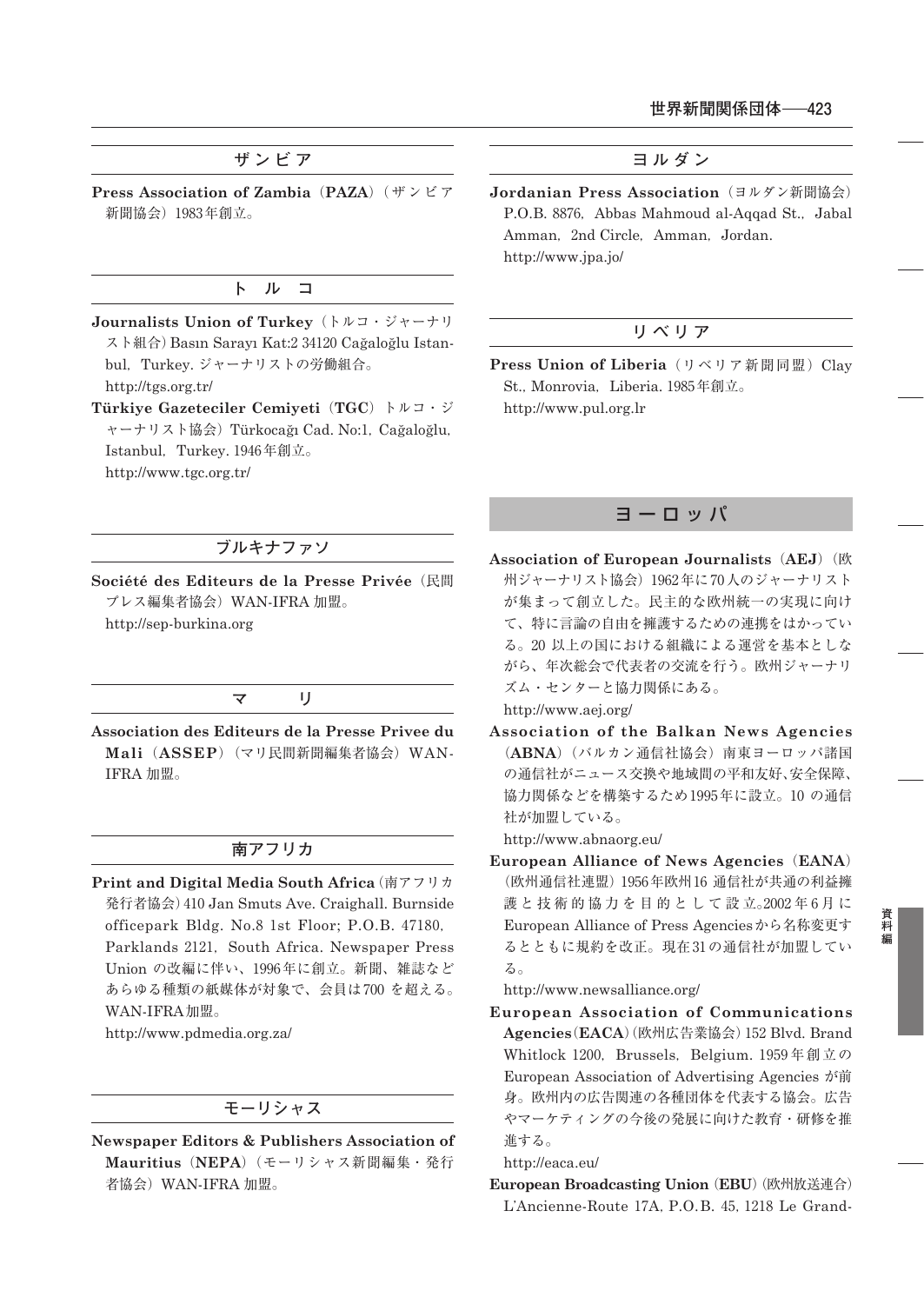Saconnex, Geneva, Switzerland. 1950年創立。西欧 諸国のラジオ・テレビ局によって設立された。放送関係 団体の利益擁護、放送関係の諸問題の研究促進、国際協 力による諸困難の解決などを目的とする。56 か国73の 放送団体が正会員。

http://www.ebu.ch/

**European Journalism Centre**(**EJC**)( 欧 州 ジ ャ ーナリズム・センター) Oranjeplein 106, 6224KV, Maastricht, Netherlands. 1992年創立。報道の独立、 非営利のジャーナリスト教育、養成機関。編集だけでな く経営面を含む各種セミナー、ワークショップを多数開 催しているほか、欧州各国のメディア事情を調査、公表 している。理事会は欧州ジャーナリスト団体、有力メデ ィア幹部などにより構成されている。ブリュッセルにも 事務所がある。

http://ejc.net/

**European Newspaper Publishers' Association**

(ENPA) (欧州新聞発行者協会) Rue de Namur 73A, 1000 Brussels, Belgium. 欧州の新聞関係団体など16 機関で構成する。欧州新聞界の利益擁護の立場から政策 上、経済上の条件確保のために活動。また、新聞の自由 および基本的な人権の促進にあたる。情報の流通やニュ ーメディアに関わる諸課題についても迅速な対応への支 援を行う。

http://www.enpa.eu/

News Media Europe Square de Meeus 25, 1000 Bruxelles, Belgium. ENPAから複数の国/地域の組 織が脱退して2016年に設立された。イギリス、オランダ、 スペイン、ノルウェーなどのメディア団体で構成し、媒 体数は 2000 以上。

http://www.newsmediaeurope.eu/

# **アイルランド**

- **Newsbrands Ireland**(**NNI**)(アイルランド全国紙協 会)Clyde Lodge,₁₅ Clyde Road,Ballsbridge, Dublin 4, Ireland. 1985年創立。アイルランドの全国 紙およびイギリス全国紙のアイルランド版の計16紙を 代表する組織。WAN-IFRA 加盟。 http://newsbrandsireland.ie/
- **Regional Newspapers and Printers Association of Ireland** (RNPAI) (アイルランド地方新聞協会) 1919年創立。会員は地方新聞 37 社。 http://www.localireland.info/

#### **アルバニア**

**Albanian Media Institute** Rr. Gjin Bue Shpata No.8, Tirana, Albania. 1995年創立。アルバニアのメ ディアの発展に寄与するため記者教育などを行う。 WAN-IFRA加盟。 http://www.institutemedia.org/

**イギリス**

- **Audit Bureau of Circulations**(**ABC**)(英国新聞 雑誌部数公查機構) Saxon House, 211 High St., Berkhamsted, Hertfordshire, HP4 1AD, UK. 新聞雑 誌など定期刊行物の販売部数を公査することを目的と し、1931年に設立。評議会は広告主、広告代理業者、 メディア所有者および各団体の代表で構成される。 https://www.abc.org.uk/
- **Chartered Institute of Journalists**(**CIoJ**)(英国 ジャーナリスト協会) 2 Dock Offices, Surrey Quays Rd., London SE16 2XU, UK. 1884年にジャーナリスト の全国組織として設立。雇用の安定や労働条件の向上に 努めるとともに報道倫理、報道の自由の促進、記者研修 を行う。

http://cioj.org/

**Independent Press Standards Organization** (**IPSO**) Gate House,₁ Farringdon St.,London, EC4M 7LG UK. 大衆紙による王室関係者への盗聴事 件の処理で批判を浴びた報道自主規制機関・プレス苦情 処理委員会(PCC)の後を受けて、2014年に発足した 自主規制組織。幹部の過半数が業界外から就く。一部全 国紙は加盟していない。

https://www.ipso.co.uk/

**National Union of Journalists**(**NUJ**)(英国ジャ ーナリスト組合) 72 Acton St., London WC1X 9NB, UK. 1907年創立。新聞、放送、雑誌等の各媒体で活躍 するジャーナリストのための労働組合。

http://www.nuj.org.uk/

**News Media Association**(**NMA**)(英国ニュースメディ ア協会) 292 Vauxhall Bridge Road London SW1V ₁AE,UK. 英国の全国紙組織である Newspaper Publishers Association と地方紙組織であるNewspaper Societyが合併し2014年11月に設立された。ニュース・ メディア界の共通の利益促進および報道の自由の擁護を 目的に活動する。会員社の関心の高い編集、マーケティ ング、営業、技術に関する情報の交換、提供を行う。 WAN-IFRA加盟。

http://www.newsmediauk.org

**Scottish Newspaper Society** (**SNS**)(スコットラン ド新聞協会) 17 Polwarth Grove, Edinburgh, EH11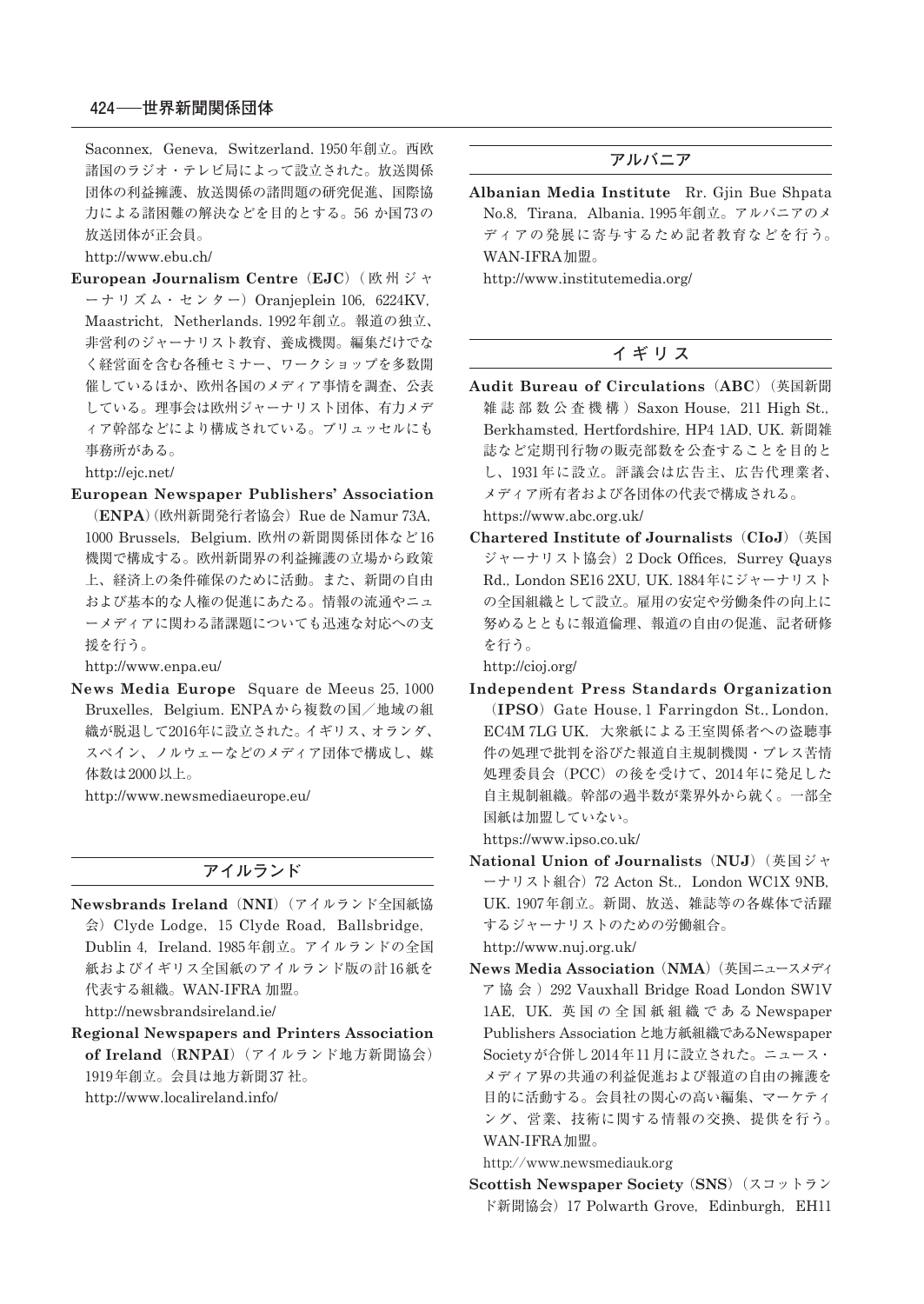1LY, UK. 日刊新聞·日曜紙協会である Sottish Daily Newspaper Society と週刊新聞協会の Scottish Newspaper Publishers Association が 2009年に合併 して設立された。スコットランドの新聞発行業の利益を 守り、促進するとともに報道の自由を擁護する。編集、 広告、マーケティング、販売の各委員会を設置して活動 する。

http://www.scotns.org.uk/

## **イタリア**

- **Federazione Nazionale Stampa Italiana**(**FNSI**) (全イタリア記者連盟) Corso Vittorio, Emanuele Ⅱ 349, 00186 Rome, Italy. 1908年創立の労働組合。 http://www.fnsi.it/
- **Italian Federation of Newspaper Publishers** (FIEG)(イタリア新聞発行者協会) Via Piemonte 64, ₀₀₁₈₇ Rome,Italy. 日刊紙、定期刊行物、通信社の全国 的組織。新聞の自由を擁護し会員の利益を守るため、1950 年に設立された。WAN-IFRA 加盟。 http://www.fieg.it/

# **ウクライナ**

**Ukranian Association of Press Publishers** (**UAPP**)(ウクライナ発行者協会) Hlybochytska St., b. 72, Kyiv, 04050, Ukraine. 2001年創立。WAN-IFRA 加盟。

http://www.uapp.org/

## **エストニア**

**Estonian Newspaper Association**(**EALL**)(エス トニア新聞協会) Pärnu mnt 67A, 10134 Tallinn, Estonia. 1990年創立。加盟 38紙。WAN-IFRA 加盟。 http://www.eall.ee/

# **オーストリア**

**Verband Österreichischer Zeitungen**(**VÖZ**)(オ ーストリア新聞協会) Schottenring 12, Top 5, A-1010 Vienna, Austria. 1946年創立。13日刊紙と41 週刊紙誌 が会員。WAN-IFRA 加盟。 http://voez.at/

#### **オランダ**

**De Nederlandse Nieuwsblad Pers**(**NNP**)(オラ ンダ地方発行者協会) Hogebrinkerweg 10, 3871KN Hoevelaken, Netherlands. 1945年創立。非日刊新聞が 中心。

http://www.nnp.nl/

- **NDP Nieuwsmedia**(オランダ・ニュースメディア協会) Hogehilweg 6, 1101 CC Amsterdam, Netherlands. 1908年創立。2010年にオランダ新聞協会から、新聞以 外の加盟社を受け入れ組織改編した。WAN-IFRA 加盟。 https://www.nuv.nl/
- **Nederlandse Vereniging van Journalisten**(オラ ンダ・ジャーナリスト同盟) Gebouw West, Donauweg 10, 1043 Aj Amsterdam, Netherlands. 1884年創立。 https://www.nvj.nl/

# **キプロス**

**Cyprus Newspaper & Magazines Publishers' Association**(**CNMPA**)(キプロス新聞・雑誌発行者 協会) 1982年創立。WAN-IFRA 加盟。

# **ギリシャ**

- **Athens Daily Newspaper Publishers Association** (ADNPA)(アテネ日刊新聞協会)11th Voukourestiou StrBoukoupεσtiou 11 C floor, 160 71 Athens, Greece. WAN-IFRA 加盟。 http://www.eihea.gr/
- **Daily Regional Newspaper Association**(日刊地 方新聞協会)WAN-IFRA 加盟。
- **Publishers Association of Regional Hellenic Daily Press**(ギリシャ日刊地方紙発行者協会)WAN-IFRA 加盟。

#### **ス イ ス**

**Verband Schweizer Medien**(スイス・メディア協会) Konradstrasse 18, Postfach 8021, Zürich, Switzerland. 1899年創立の新聞協会が改組。WAN-IFRA 加盟。 http://www.schweizermedien.ch/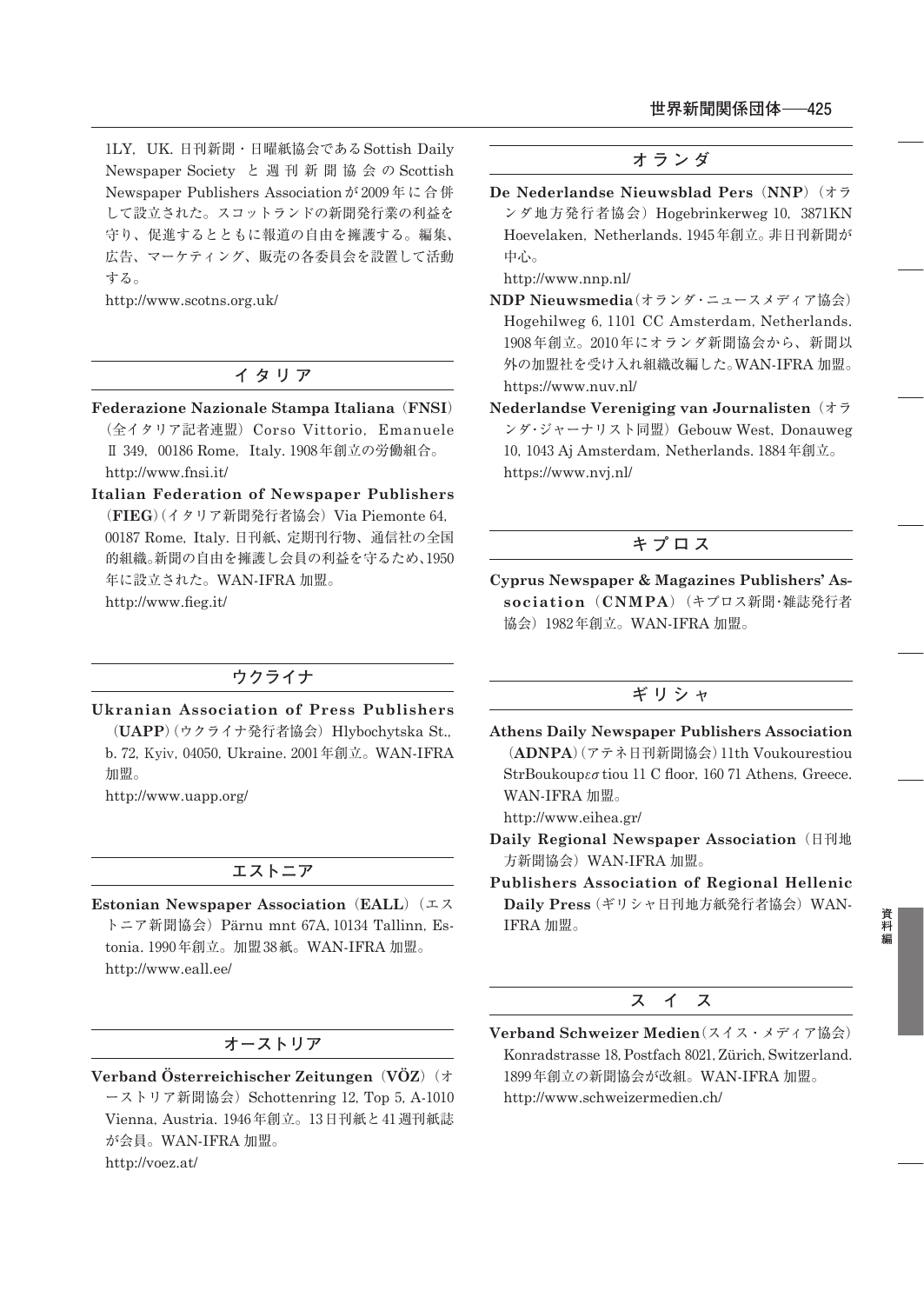**スウェーデン**

- **Svenska Journalistförbundet**(スウェーデン・ジ ャーナリスト同盟) Vasagatan 50, Box 1116, 111 81 Stockholm, Sweden 1901年創立のジャーナリスト組 合。会員 ₁万 ₇₀₀₀人。 https://www.sjf.se/
- Tidnigsutgivarna(TU)Box 22500, 104 22 Stockholm, Sweden. ₁₈₉₈年創立の新聞協会が改組。WAN-IFRA 加盟。 http://tu.se/

**チ ェ コ**

Unie Vydavatelu Na Florenci 1055/35, 110 00 Praha 1, Czech Republic. 1990年創立。日刊全国紙と 日刊地方紙、雑誌発行社が加盟。WAN-IFRA 加盟。

# **デンマーク**

Danske Medier Skindergade 7, 1159 Copenhagen K,Denmark. WAN-IFRA加盟。 https://danskemedier.dk/

## **スペイン**

**Asociación de Medios de Información**(**AMI**)C/ Goya, 115, 2°derecha, 28009 Madrid, Spain. WAN-IFRA 加盟。

https://www.ami.info/

**Federación de Asociaciones de Periodistas de Espanã**(**FAPE**)(スペイン・ジャーナリスト連盟) Centro Internacional de Prensa María de Molina, 50. 2<sup>ª</sup> planta., Madrid 28006, Spain. 1922年創立。48 の各地協会で構成。 http://fape.es/

## **スロバキア**

- **Slovak Union of Newspaper Publishers**(**ANPS**) (スロバキア新聞発行者同盟) Lamačská cesta 45, 841 03 Bratislava, Slovakia. WAN-IFRA 加盟。 http://www.vydavatelia.sk/
- **Slovenský syndikát novinárov**(**SSN**)(スロバキア・ ジャーナリスト同盟) Župné námestie 7, Bratislava, Slovakia. 1968年創立。90年に組織改編。ジャーナリス ト組合。

#### **セルビア**

- **Asocijacija Privatnih Medija**(**APM**)(民営媒体 協会)WAN-IFRA 加盟。
- **Independent Association of Journalists of Serbia** (NUNS) (セルビア独立ジャーナリスト協会) Resavska 28/ II, 11000 Belgrade, Serbia. 1994年創立。 http://nuns.rs/

#### **ド イ ツ**

- **Deutscher Journalisten-Verband**(**DJV**)(ドイ ッ記者協会) Torstrasse 49 10117 Berlin, Germany. https://www.djv.de/
- **Federation of German Newspaper Publishers** (**BDZV**)(ドイツ連邦新聞発行者協会)Markgrafenstraße 15, D-10969 Berlin, Germany. 1954年創立。 ドイツの新聞所有者・発行社の全国的協会で11の地方 新聞協会の連合体。会員298紙の総発行部数は1650万部。 WAN-IFRA 加盟。 http://www.bdzv.de/

#### **ノルウェー**

Mediebe Driftene Kongens gate<sup>14</sup>, 0153 Oslo, Norway. ₁₈₅の新聞社などで構成。会員の共通の利益擁 護のため、多様性と独立を重視し、経済的にも健全な産 業になるために活動する。WAN-IFRA 加盟。

http://www.mediebedriftene.no/

- **Norsk Journalistlag**(ノルウェー・ジャーナリスト同 盟) Postboks 8793, Youngstorget, 0028, Oslo, Norway. 1946年創立。ジャーナリスト組合。 https://www.nj.no/
- **Norsk Presseforbund**(ノルウェー・プレス協会) Rådhusgata 17, 0158, Oslo, Norway. 1910年創立。新 聞、テレビ、ラジオ、雑誌など報道団体の包括的組織。 プレス苦情委員会を持つ。

http://www.presse.no/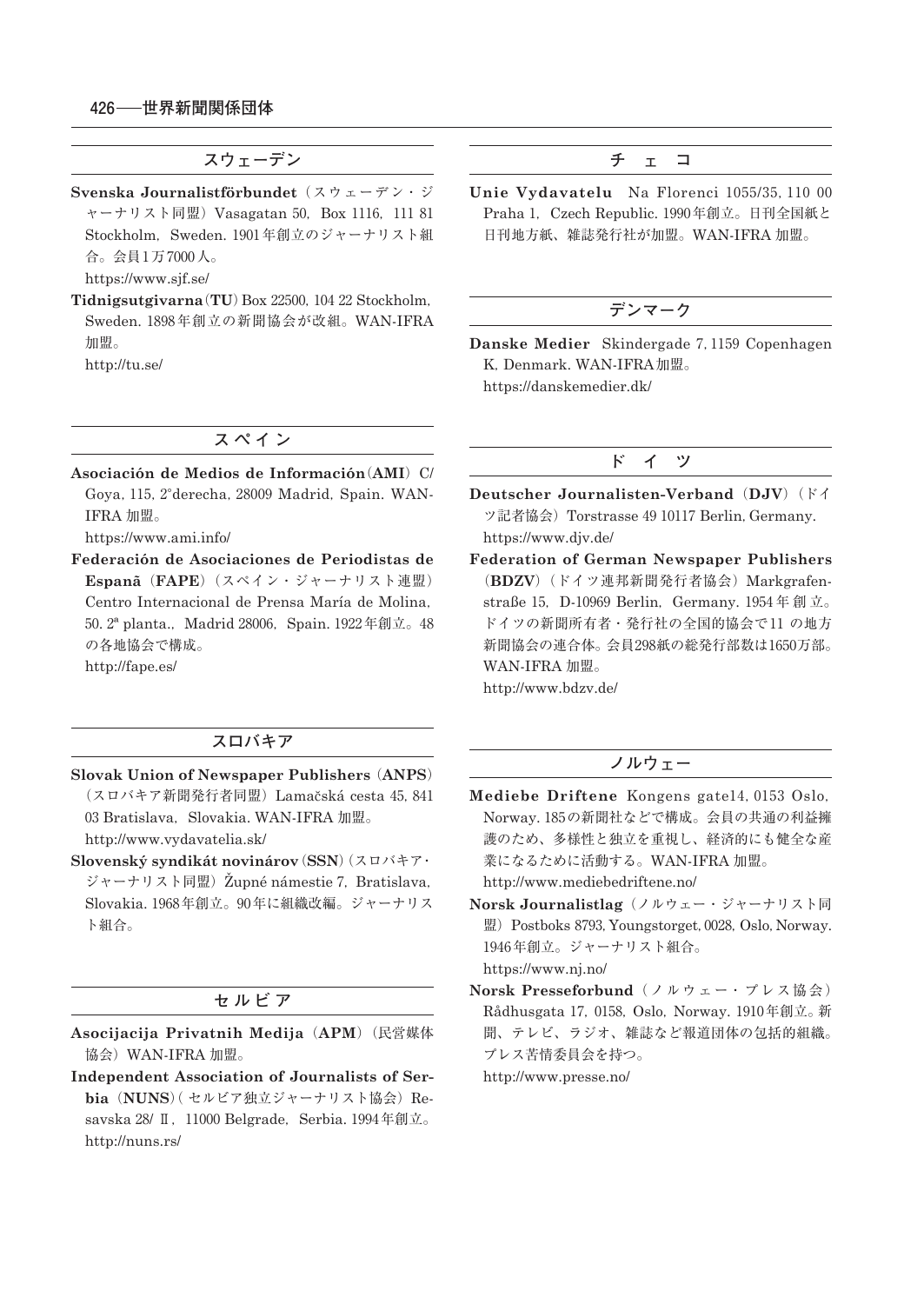# **ハンガリー**

- **Magyar Lapkiadók Egyesülete**(**MLE**)(ハンガリー 新聞発行者協会) 1016 Budapest, Mészárosu. 15-17 Hungary. 1990年創立。WAN-IFRA 加盟。 http://mle.org.hu/
- **Magyar Újságírók Országos Szövetsége**(**MÚO-**SZ)(ハンガリー記者協会) 1064 Budapest, Vörösmarty utca 47/a., Hungary. 1896年創立。会員約 5000人。 https://muosz.hu/

## **フィンランド**

**Finnish Newspapers Association**(フィンランド新 聞協会) Eteläranta 10, 00130 Helsinki, Finland. 1908 年創立。会員数は122社、新聞社のほか販売、マーケテ ィング、印刷会社などが加盟している。セミナー、研修、 NIE活動、調査・研究、新聞社の利益擁護、技術研究な どを行う。Suomen Lehdistö(The Finnish Press)発 行。WAN-IFRA加盟。

https://www.sanomalehdet.fi/

**Suomen Journalistiliitto**(**UJF**)(フィンランド・ジャ ーナリスト同盟) Säästöpankinranta 2A, 7 Floor, Siltasaarenkatu 16, 00530, Helsinki, Finland. 1921 年創立。会員1万5000人。 http://journalistiliitto.fi/

# **フランス**

**Syndicat de la Presse Quotidienne Nationale** (**SPQN**)(フランス日刊全国紙協会)₁₅,rue la Fayette, ₇₅₀₀₉ Paris,France. Syndicat de la Presse Parisienne として1882年に創立。2006年に名称変更。WAN-IFRA 加盟。

http://www.spqn.fr/

#### **ブルガリア**

**Union of Publishers in Bulgaria**(ブルガリア発行者同 盟) 36, Dragan Tsankov Blvd., 1040 Sofia, Bulgaria. ₂₀₀₀年創立。WAN-IFRA 加盟。 http://www.sib.bg/

**ベルギー**

**Belgian News Media** (**BNM**) Rue Bara, 175, 1070 Brussels, Belgium. WAN-IFRA 加盟。

## **ポーランド**

Izba Wydawców Prasy ul. Foksal 3/5,00-366 Warsaw, Poland. WAN-IFRA 加盟。 http://www.iwp.pl/

**Stowarzyszenie Dziennikarzy Polskich**(**SDP**)  $($ ポーランド・ジャーナリスト協会)ul Foksal 3/5, 00-366 Warsaw, Poland. 1951年創立。82年解体後、89 年に法的地位回復。国の民主化に向けた法の整備に貢献 した。報道倫理の向上と記者の権利の擁護を目的とす る。会員は 2700人超。 http://sdp.pl/

**Stowarzyszenie Gazet Lokalnych**(地方プレス協会) ul Foksal  $3/5$  lok. 19, 00-366 Warsaw, Poland. WAN-IFRA 加盟。

http://gazetylokalne.pl/

## **ボスニア・ヘルツェゴビナ**

**Union of Independent Newspaper Publishers of Bosnia & Herzegovina**(ボスニア・ヘルツェゴ ビナ独立新聞発行者同盟)WAN-IFRA 加盟。

#### **ポルトガル**

**Associação da Imprensa Diária**(日刊新聞協会) Rua de Artilharia 1 69-2°, Lisbon 1250-038, Portugal. WAN-IFRA 加盟。

http://www.francisco.oliveira.com/aid

**Associação Portuguesa de Imprensa**(ポルトガル 新聞協会) Rua Joaquim António de Aguiar, 43-2° esquerdo, 1070-150 Lisbon, Portugal. 1961年創立。 ₂₀₀₄年に現在の名称に変更。WAN-IFRA 加盟。 http://www.apimprensa.pt/

# **マケドニア**

**Association of Printed Media**(マケドニア出版協 会)WAN-IFRA 加盟。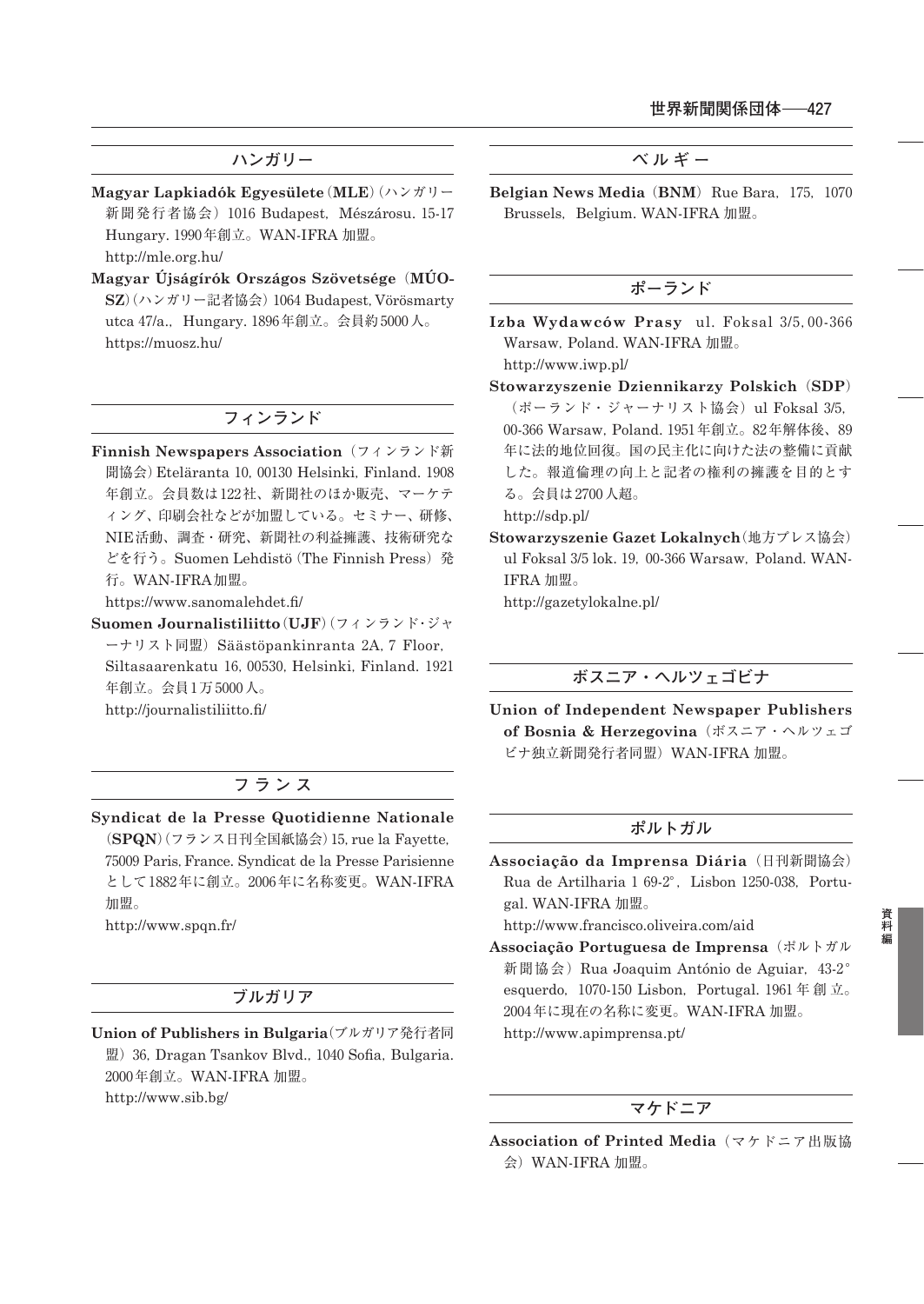**モルドバ**

**Association of Independent Press**(**API**)(モルド バ独立プレス協会) Bucuresti 41/5 St., Chisinau, Moldova. WAN-IFRA 加盟。 http://www.api.md

# **ラトビア**

**Latvian Press Publishers Association**(**LPIA**)(ラ

トビア新聞発行者協会) K. Ulmaņa gatve 5, Riga, LV1004, Latvia. 1993年創立。会員 25 社。WAN-IFRA 加盟。 http://lpia.lv/

#### **ルーマニア**

**Romanian Local Press Editors Association** (**AREPL**)(ルーマニア地方新聞編集者協会)WAN-IFRA 加盟。

**Romanian Press Club**(ルーマニア・プレスクラブ) WAN-IFRA 加盟。

## **ルクセンブルグ**

**Association Luxembourgeoise des Editeurs de Journaux**(**ALEJ**)(ルクセンブルグ新聞発行者協会) WAN-IFRA 加盟。

### **ロ シ ア**

- **Alliance of Independent Regional Publishers** (**AIRP**)(ロシア独立地方発行者連合)地方の週刊、日 刊紙を発行する62社が加盟。WAN-IFRA 加盟。 http://www.anri.org.ru/
- **Russian Guild of Press Publishers**(ロシア・プレ ス発行者ギルド) 1998年設立。WAN-IFRA 加盟。 http://www.gipp.ru/
- **Russian Union of Journalists**(ロシア・ジャーナリ スト同盟) Zubovsky blvd. 4, 119991 GSP-1, Moscow, Russia. 各地のジャーナリスト協会で構成。 http://www.ruj.ru/

# 北アメリカ

**Inter American Press Association**(**IAPA**)**/ Sociedad Interamericana de Prensa**(**SIP**)(米 州新聞協会) 3511 NW 91st Ave., Doral, FL 33172. USA. 1942年創設。言論およびプレスの自由を擁護する ために設立された南北アメリカ全体の非営利団体。プレ スの自由を擁護することが第一の目的。ジャーナリズム の権利と責任を考え、職業倫理を向上させ、プレスの技 術開発を進めるための情報交換も推進する。会員は 1300 の報道機関。

http://www.sipiapa.org/

#### **アメリカ**

**Alliance for Audited Media**(**AAM**)(公査メディ ア同盟)₄₈ W. Seegers Road,Arlington Heights,IL 60005-3913, USA. 1914年創立。米国およびカナダの新 聞雑誌の販売部数を公査する機関。会員数 ₄₀₀₀ 以上。 ₂₀₁₂年にアメリカ新聞雑誌部数公査機構(ABC協会) から改称。

http://www.auditedmedia.com/

**American Association of Advertising Agencies** (4A's) (米国広告業協会) 1065 Avenue of Americas, 16th Floor, New York, NY 10018, USA, 1917年に創立 された全米の広告業界の協会。広告会社業務全般にわた る専門的な情報を会員に提供する。 http://www.aaaa.org/

**American Press Institute**(**API**)(アメリカ・プレス 研究所) 4401 N. Fairfax Dr., Suite 300, Arlington, VA 22203, USA. 1946年創立。新聞産業、ジャーナリズ ム教育者への高度な訓練を施す教育研究機関。米ニュー

- ス編集者協会(ASNE)が設立した。編集、広告、販売 などのセミナーを数多く開催している。2012年に米国 新聞協会(NAA、現ニュースメディア連合)と合併。 http://www.americanpressinstitute.org/
- **American Society of News Editiors**(**ASNE**)(米 ニュース編集者協会) 209 Reynolds Journalism Institute, Missouri School of Columbia, MO 65211, USA. 1922年創立。日刊紙(ニュース専門サイト、ジャーナリ ズム教育機関を含む)編集者で構成し、記者倫理の確立、 会員相互の意見交換と共通課題の解決などを目的とす る。2009年に米国新聞編集者協会から改組。 http://www.asne.org/
- **Associated Press Media Editors**(**APME**)(AP 編集局長会議) 450W. 33rd St., New York, NY 10001, USA. アメリカとカナダの新聞編集局長で構成する非営 利の団体。AP通信と連携し、ジャーナリズムやマルチ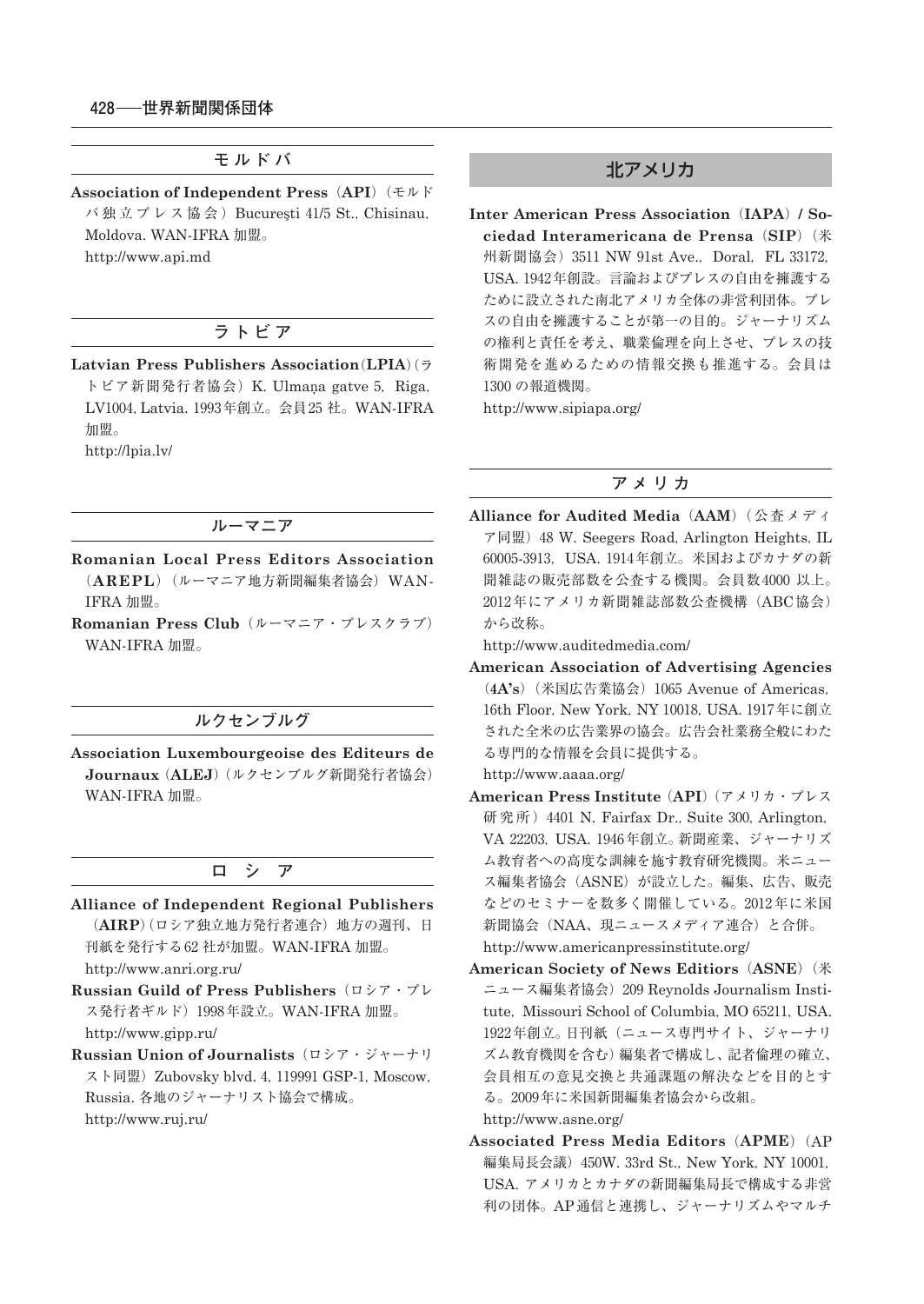メディア編集の研修の全国ネットワークを支援する。情 報公開、憲法修正1条の擁護ならびに倫理とジャーナリ ズムの基準確立を目指す。

http://www.apme.com/

**Center for Public Integrity** (CPI) 910 17th St., NW, Suite 700, Washington, DC 20006, USA, 1989 年創立。非営利調査報道機関。

https://www.publicintegrity.org/

- **Freedom Forum/Newseum**(フリーダム・フォーラ ム/ニュージアム報道博物館) 555 Pennsylvania Avenue NW, Washington DC 20001, USA. 1991年創立。 ワシントンに本部を置く財団で、すべての人々の報道、 言論、精神の自由のために設けられた。ニュージアムの 運営と憲法修正第 ₁ 条の擁護を中心的な活動としている。 http://www.newseuminstitute.org/ http://www.newseum.org/
- **International Center for Journalists**(インターナ ショナル・センター・フォー・ジャーナリスツ) 2000 M St. NW, Suite 250, Washington DC 20036, USA. 1984年創立。民主主義の実現に不可欠な自由で独立し たメディアの育成のため、米国外の記者にさまざまなセ ミナー、記者交流を通じて教育、訓練を提供している。 http://www.icfj.org/
- News Guild 501 3rd St., N. W., Washington DC 20001-2797, USA. 1933年創立。組合員の経済的利益や労働条 件の向上、業務の誠実性の保障、ジャーナリズムの水準 と倫理の向上、他のあらゆる労働者との友好関係促進、 新聞産業における労働組合運動の振興などを目的とす る。紙媒体の組合として発足したが、現在はメディア全 般が対象。米労働総同盟産別会議(AFL-CIO)、カナダ 労働会議、国際ジャーナリスト連盟(IFJ)加盟。組合 員は米国・カナダ・プエルトリコのメディア業界従業員。 http://www.newsguild.org/
- **News Media Alliance**(**NMA**)(ニュースメディア連 合) 4401 N. Fairfax Dr., Suite 300, Arlington, VA 22203, USA. 前身のANPA (アメリカ新聞発行者協会) が1992年に NAB (アメリカ新聞広告ビューロー)、 INAME(国際新聞広告責任者協会)、ICMA(国際新聞 販売責任者協会)など新聞マーケティング関連6団体を 併合して発足した米国新聞協会が2016年に改称した。 業務改善の普及、情報交換を支援するほか、政府や標準 化推進団体に対しては新聞界の見解や要望を提言し、広 告業界や関係各方面にも新聞メディアの有用性を伝え る。アメリカとカナダの約2000の新聞、関連企業が会 員。WAN-IFRA 加盟。

https://www.newsmediaalliance.org/

**Pew Research Center**(ピュー・リサーチ・センター) 1615 L Street NW, Suite 800, Washington, DC 20036, USA. 米国と世界に影響を与える課題やトレンドに関す る情報の収集と分析を行う専門機関。

http://www.pewresearch.org/

**Poynter Institute** (ポインター研究所) 801 Third Street South, St. Pertersburg, FL 33701, USA. 1975 年に創設された米最大規模のジャーナリズム教育・研修 機関。

https://www.poynter.org/

**Society of Professional Journalists**(**SPJ**)(職 業ジャーナリスト協会) Eugene S. Pulliam National Journalism Center, 3909 N.Meridian St., Indianapolis, IN 46208, USA. 1909年Sigma Delta Chi として創 設。プレスの自由を不朽のものとするために奉仕する。 報道の自由の促進、憲法修正1 条の擁護、ジャーナリズ ムの質向上と権利擁護などを図る。88年に名称変更し た。

https://www.spj.org/

#### **カ ナ ダ**

**News Media Canada**(カナダ・ニュースメディア協会) 37 Front St., East, Suite 200, Toronto, Ontario M5E 1B3 Canada. 日刊紙の団体 Canadian Newspaper Association(CNA)と 非 日 刊 紙 の 団 体 Canadian Community Newspapers Association  $(CCNA)$   $\dot{\gamma}$ <sup>2016</sup> 年に合併して発足した。カナダ全国の800以上のメディ アが加盟する。 https://nmc-mic.ca/

# 中・南アメリカ

#### **アルゼンチン**

**Asociación de Editores de Diarios de la ciudad de Buenos Aires**(**AEDBA**)(ブエノスアイレス新 聞発行者協会)WAN-IFRA 加盟。

**Asociación de Entidades Periodísticas Argentinas** ( **ADEPA** )(アルゼンチン新聞発行者協会) 1962年創立。WAN-IFRA 加盟。

#### **ウルグアイ**

- **Asociación de Diarios y Periodicos del Uruguay** (ADYPU)(ウルグアイ日刊新聞協会) 1922年創立。WAN-IFRA 加盟。
- **Asociación de la Prensa Uruguaya**(ウルグアイ記 者協会) San José 1330, Montevideo, Uruguay. 1944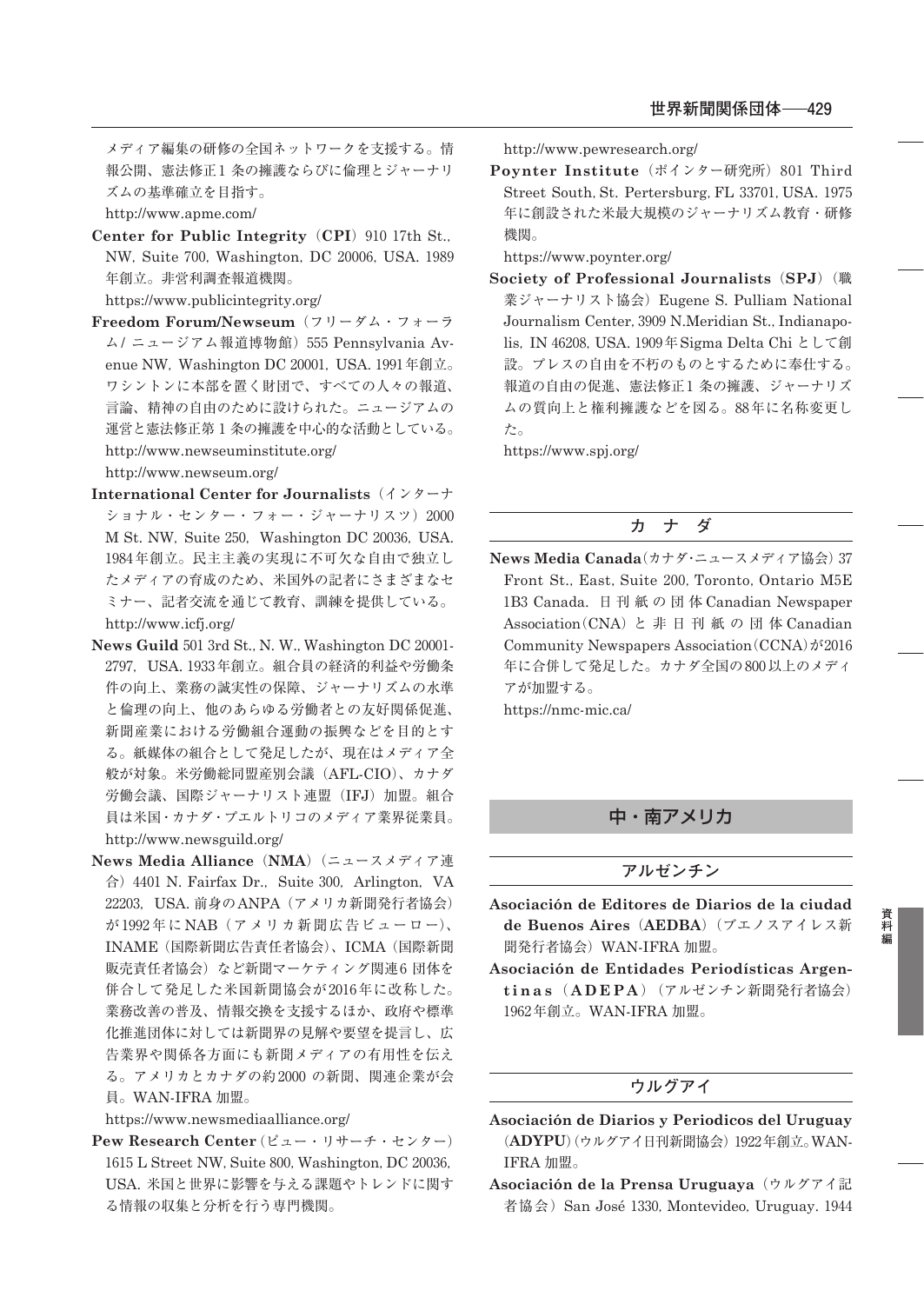年創立。 http://www.apu.org.uy/

# **エクアドル**

**Asociación Ecuatoriana de Editores de Periódicos**(**AEDEP**)(エクアドル新聞編集者協会)Avenida ₁₂ de Octubre y Cordero,Edificio World Trade Center, Piso 14, Oficina 14-01, Quito, Ecuador. WAN-IFRA 加盟。

#### **エルサルバドル**

**Asociación de Periodistas de El Salvador** (**APES**)(エルサルバドル記者協会)Condominio Metro 2000, local A-31, Tercer niver, sobre 47 Ave. Norte, Col, Flor Blanca 503, San Salvador, El Salvador. 1936年創立。

# **キューバ**

**Unión de Periodistas de Cuba**(**UPEC**)(キュー バ記者同盟)Ave. 23, No 452, esqina a I, Vedado, la Havana 10400, Cuba. 1963年創立。 http://www.cubaperiodistas.cu/

# **グアテマラ**

**Asociación de Periodistas de Guatemala**(**APG**) (グアテマラ記者協会) 14 Calle 3-29, Zona 1, Guatemala City, Guatemala. 1947年創立。

# **コスタリカ**

**Colegio de Periodistas de Costa Rica**(コスタリカ 記者団体) 1969年創立。 http://www.colper.or.cr/

# **コロンビア**

Asociación Colombiana de Medios de **Información** (AMI) Calle 61No.5-20, Bogotá,D.C., Colombia. WAN-IFRA 加盟。 http://www.ami.org.co/

# **ジャマイカ**

**Press Associaton of Jamaica**(**PAJ**)(ジャマイカ 新聞協会) 5 East Ave., Kingston 8, Jamaica. 1943年 創立。

http://pressassociationjamaica.org/

# **チ リ**

**Asociación Nacional de la Prensa**(**ANP**)(全国新 聞協会) Carlos Antúnez 2048, Providencia Santiago, Chile. 1951年設立。WAN-IFRA 加盟。 http://www.anp.cl/

#### **ニカラグア**

**Unión de Periodistas de Nicaragua**(**UPN**)( ニ カラグア記者組合) http://www.aquinicaragua.com/

# **パラグアイ**

**Asociáción de Entidades Periodisticas del Paraguay**(**ADEPP**)(パラグアイ新聞協会)WAN-IFRA 加盟。

# **ブラジル**

- **Assoçiacão Brasileira de Imprensa**(**ABI**)(ブラ ジル記者協会) Rua Araújo Porto Alegre 71, Centro, Rio de Janeiro, 20030-012, Brazil. 1908年創立。 http://www.abi.org.br/
- **Associação Nacional de Jornais**(**ANJ**)(全国新聞 協会) SAF/SUL Quadra 2 Bloco D Sala 101, ED Via Esplanada Brasilia, Brazil. 1979年創立。WAN-IFRA 加盟。

http://www.anj.org.br/